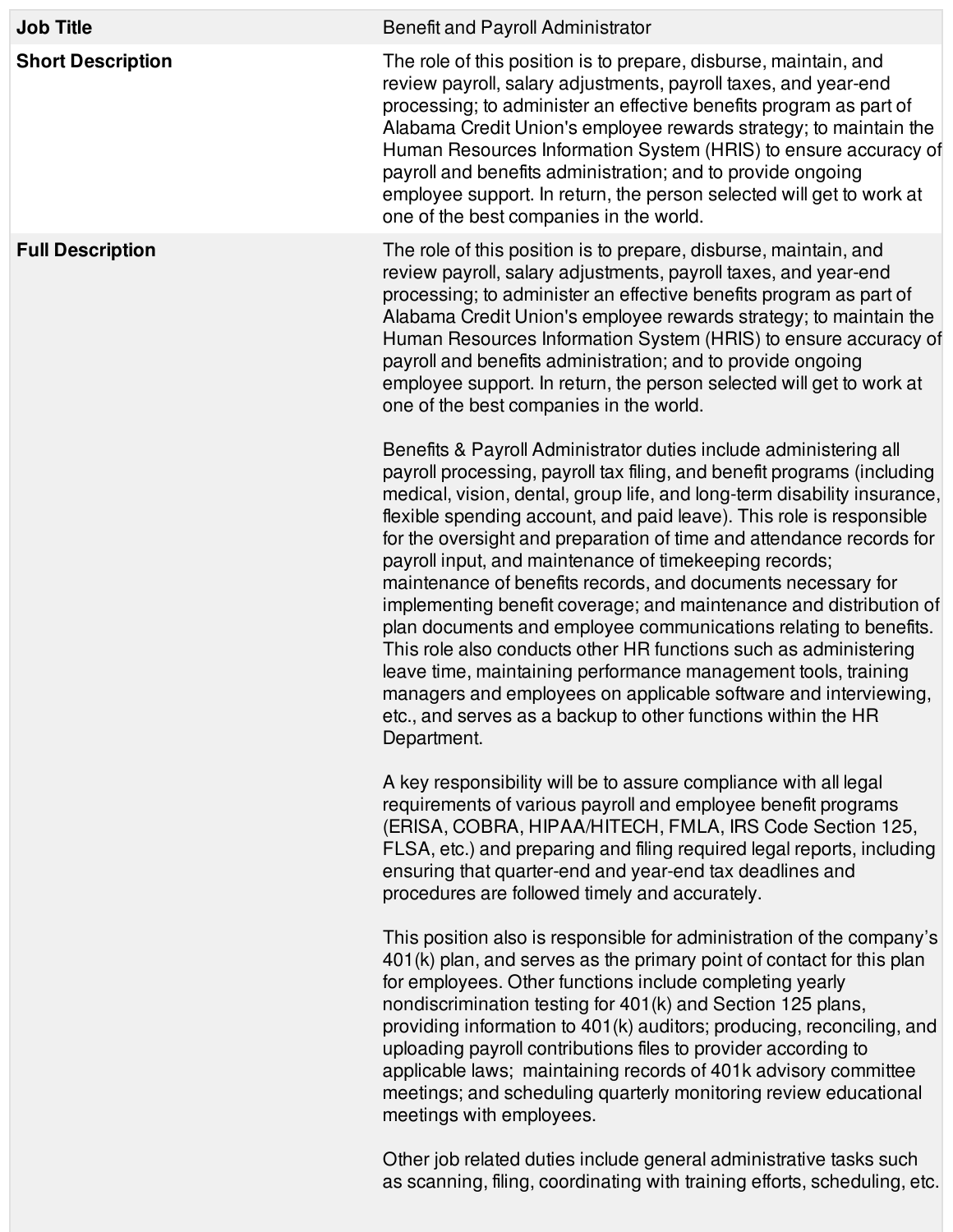## **Qualifications**

Bachelor's degree in Human Resources, Accounting, or a related field is required. Three to five years experience in HR is required, with preference given to those who have experience in end-to-end payroll processing. PHR/SHRM-CP is preferred. Experience with and proficiency in UltiPro Core/Time Management is strongly preferred. Accounting background is also a plus. Thorough knowledge and understanding of payroll- and benefits-related laws and requirements, including but not limited to ERISA, COBRA, HIPAA/HITECH, PPACA, FMLA, FLSA, Internal Revenue Code Section 125, and payroll tax laws are required.

Strong attention to detail; excellent oral and written communication skills; and great organizational skills are necessary for success in this position. Successful incumbents will maintain proficiency in the use of a personal computer to include MS Word, Excel, PowerPoint, and ability to use web and web-based applications, and keyboarding of 30 wpm or greater.

Other requirements are the occasional ability to travel independently overnight (3%); professional presentation and the ability to maintain a calm demeanor under potentially stressful circumstances; public speaking skills (typically for internal communications and training); the ability and willingness to work overtime at peak times of year (Open Enrollment, etc.), self-motivation; eagerness to learn new information in a fast-paced environment, and adaptability to apply new information as appropriate.

If it is not easy for you to work with a high level of detail orientation, if you can't work with deadlines, or if you don't like helping people ensure that their benefits are as they need to be during life changes, this is not the position for you. However, if you believe in- and can talk to others about- the value of benefits at Alabama Credit Union and want your team members to have the best benefits package around, this may be the perfect opportunity for you to feel good about your career!

To apply for the Benefits & Payroll Administrator position:

Interested candidates may apply online no later than June 21, 2022 at the Alabama Credit Union Careers page: www.alabamacu.com/Careers

**Education Education Bachelors Degree in Human Resources or Accounting or related** degree required.

**Additional Comments**

**Contact Name** Brad Baggett

**Credit Union Credit Union** 

**State** Alabama **Alabama** 

**Email** bbaggett@alabamacu.com